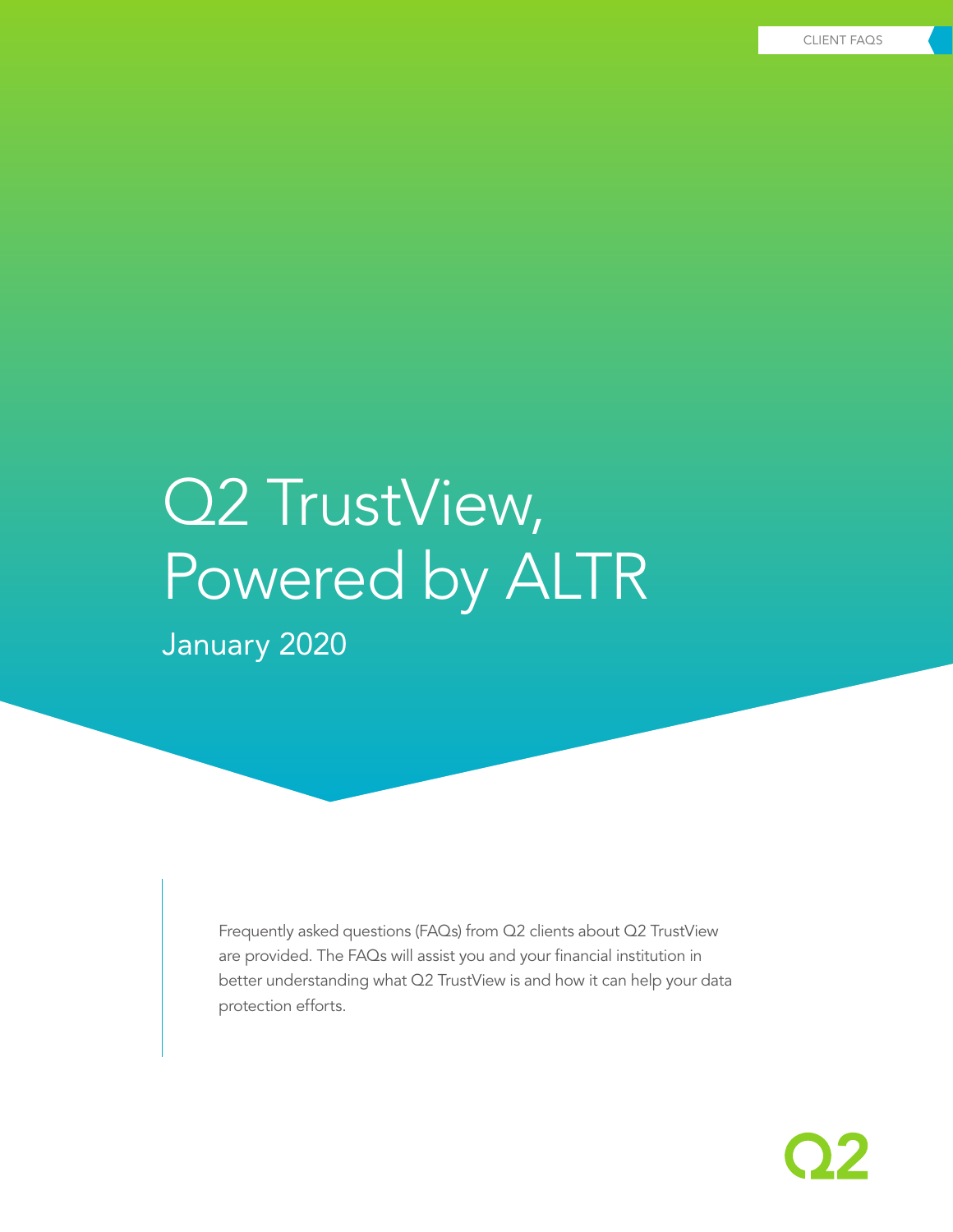## Q2 and Data Stewardship

## A brief overview

Great financial experiences are built on a foundation of confidence and trust that an account holder's data will be protected. As stewards of that data, Q2 invests in the most advanced data governance and protection technologies on the market to guard our clients and their account holders within and beyond the walls of Q2's data centers.

Account holders place a tremendous amount of trust in their financial institution (FI) to guard and protect valuable financial data. Unfortunately, the human presence within complex data networks inherently creates privacy and governance vulnerabilities, particularly in the visibility, control and protection

## Data is not vulnerable by nature. It's made vulnerable by humans.

over how, when and where data is made available to the people who use it every day.

To help remove the "human presence" concern in relation to data, Q2 is pioneering a new privacy standard for guarding account holder data by implementing a critical human error countermeasure and providing a solution to monitor, govern and protect your FI and account holders in real time.

## Client FAQS

#### What is Q2 TrustView and why would my FI need this?

Q2 TrustView ensures that dependable protections are in place for Q2 clients and their account holders at every step of their data journey. It also transforms how valuable account holder data is monitored, accessed and stored by controlling who can access certain data and how it is handled.

TrustView reinforces our multilayered data management and protection approach, minimizing exposure points through several methods rooted in machine learning and behavioral analytics. Your bank or credit union will gain a comprehensive, immutable view of who accesses valuable data, when

they access it and how often, while rendering data at rest tamper-proof for "bad actors." In describing "immutable" Q2 means data is protected—it can't be changed, copied or used. This protection is vital today, when over 60 percent of breaches are reported to be internal.

TrustView sees the "who," intercepts possible breaches in real-time (a tremendous benefit given reports that it can take up to 150 days for breach detection at some financial services providers), and serves as a last line of defense with ALTR technology which provides superior protection of PIFI and PII data. PII data is converted into new data and placed into a blockchain where it is "scattered"